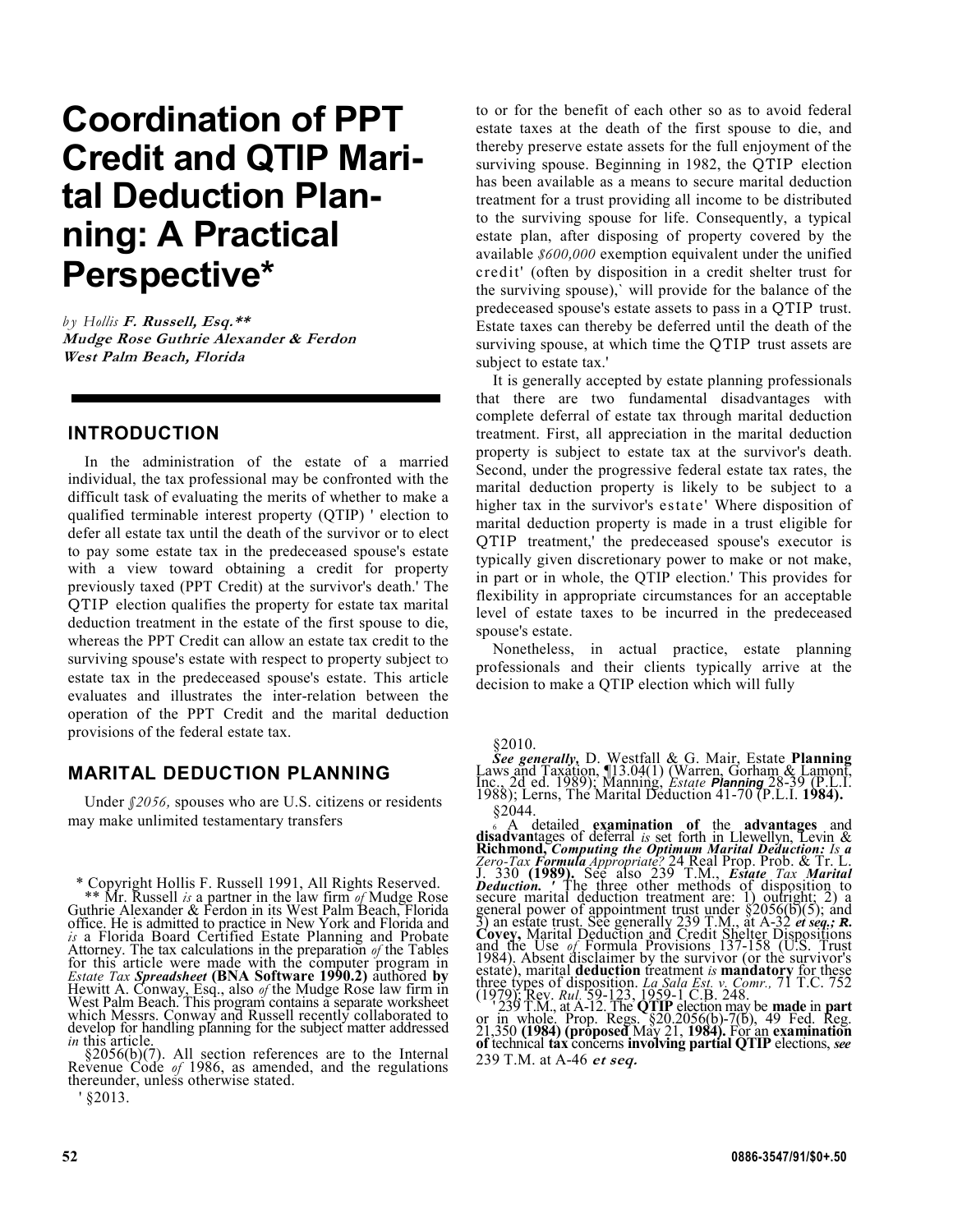defer all federal estate tax until the survivor's death.' In considering this decision, however, the tax professional must also take into account a third tax disadvantage in complete deferral — the potential PPT Credit in the survivor's estate to the extent that the QTIP election is not made. This third consideration may sometimes be less obvious, but in some situations it can, on account of the potential tax impact of the PPT Credit, be the most important consideration presented in connection with the administration of a decedent's estate, particularly when spouses die with-in a relatively short time of each other.<sup>10</sup>

#### **THE PPT CREDIT**

Section 2013 allows the PPT Credit on account of property subjected to federal estate taxes in an earlier decedent's estate with respect to federal estate taxes in the estate of a subsequent decedent who received that property from the earlier decedent." There **is a** 

Klug, *The QTIP Election vs. The Credit for Tax on Prior* 

*Transfers, Prob. & Prop. (July/Aug. 1990), at 27, 27.*<br><sup>10</sup> In addition to Klug, *supra,* other significant more recent articles on this subject matter are Redd, *When and How to Take Maximum Advantage of the Credit for Prior Transfers,* 12 Est. Plan. 162 (1985); Mulligan, *When the Credit for Prior Transfers may be More Valuable than the Marital Deduction.*  52 J. Tax. 26 (1980). The relative importance of this topic in estate administration has increased as a result of The Economic Recovery Tax Act of 1981 (ERTA), P.L. 97-34 for two reasons. First, §403(a)(1)(A) of ERTA eliminated the restrictions in the amount of the limitations of the marital deduction, previously fixed at fifty (50%) percent of the adjusted gross estate. §2056(c) (1976) (repealed). Under the pre-ERTA law, a substantial estate tax was almost always required in any larger estate, and the surviving spouse typically could be expected to resist any reduction of the 50% maximum marital deduction. Where the taxable property was disposed of in a manner which might make a PPT Credit available to the estate of a surviving spouse, there were before ERTA fewer occasions to consider any option directed toward securing even greater PPT Credit. Second, §403(d)(1) of ERTA added the QTIP election as an additional method for marital deduction treatment pursuant to §2056(b)(7). The addition of the **QTIP**  election under ERTA allows greater ease in post-mortem fine-tuning of the marital deduction selection in estate administration, which prior to ERTA could only be accomplished by disclaimer. *See infra* note 31. In addition, by virtue of the discretionary nature of the QTIP election, ERTA placed new and significant fiduciary duties under the legal representative of the estate of the predeceased spouse in considering the extent to which the estate should or must secure the marital deduction through the QTIP election. *See*  Ascher, *The Quandary of Executors Who Are Asked to Plan the Estates of the Dead: The Qualified Terminable Interest Property* 

*Election* 63 U.N.C. L. Rev. 1, 26-47 (1984). " The PPT Credit under §2013 is calculated to be the lower of two "limitations": (1) the federal estate tax paid by the first estate with respect to the transferred property (computed at an average tax rate in the first estate), known as the "first limitation" under Regs. §20.2013-2; or (2) the tax paid by the second estate with respect to the value for the transferred property as fixed in the first estate (computed at a marginal rate applicable in the second estate), known as the "second limitation" under Regs. §20.2013-3.

phase-out of the PPT Credit, known as the percentage reduction,<sup>12</sup> which causes a 20% reduction of the PPT Credit for every two-year interval which passes between the two deaths, with a complete phase-out after 10 years." For the estate of a decedent leaving a surviving spouse, the PPT Credit **is** particularly important on account of its potential availability against federal estate taxes payable at the survivor's death with respect to a life income interest in property held in trust created by the predeceased spouse which does not qualify for the marital deduction." Accordingly, the predeceased spouse's executor may choose to seek to obtain a PPT Credit for the surviving spouse's estate by refraining from making a QTIP election and thus incurring federal estate taxes in the predeceased spouse's estate. For PPT Credit purposes, the value of the property transferred is the survivor's life estate in the non-QTIP property, computed on the basis of actuarially recognized valuation principles, except that the actuarial tables are disregarded if the survivor is "known to have been afflicted ... with an incurable physical condition that is in such an advanced stage that death is clearly imminent," as enumerated in Rev. **Rul. 80-80. 13** Commencing May

<sup>12</sup> Regs.  $$20.2013-1(a)(3)$ . An excellent summary of the operation of the PPT Credit is set forth in R. Stephens, G. Maxfield, S. Lind & D. Calfee, Federal Estate Taxation, 113.05 (Warren Gorham & Lamont, Inc., 6th ed. 1991). A more detailed overall analysis of the PPT Credit is contained in 130 T.M., *Estate Tax Credit for Tax on Prior Transfers.* 

*"* §2013(a). The **PPT** Credit is **only available** for federal estate taxes (excluding pursuant to §2013(g) any excess retirement accumulation tax imposed by \$4980A(d)) and is not available for any gift tax paid (except pursuant to §2013(b) gift taxes creditable against estate tax for pre-1977 transfers included in the transferor's gross estate) or any generationskipping transfer tax paid. A special PPT Credit was enacted by §5033(a)(1) of the Technical and Miscellaneous Revenue Act of 1988, P.L. 100-647, with respect to qualified domestic trust property **disposed** of for the benefit of a **surviving spouse who** is not a **citizen** of **the United** States. §2056(d)(3). There is no PPT Credit for federal gift tax purposes. §2613(b)(2) provides only a limited credit for **generation-skipping** transfer taxes paid on a prior **generation-skipping** transfer at the same (or lower) generational level, and there is no credit for generation-skipping transfer tax purpose for any such tax paid with respect to a **generation-skipping** transfer **imposed** at a **higher** generational level or for any estate tax or gift tax, regardless of the period of time between the taxable events.

Regs. §20.2013-4(a).

J ' 1980-1 C.B. 194, 195. Another area of concern involves state law or survivorship clause provisions which deem one spouse to survive the other in the event of simultaneous death. There is a line of cases from the early 1970's which held that no PPT Credit is allowed to the estate of the spouse deemed to **survive.** *Old Kent Bank and Trust Co. v. U.S.,* 292 F. **Supp.** 48 (W.D. Mich. 1968), rev'd on other grounds, 430 F.2d 392 (6th Cir. **1970);** *Lion Est. v. Comr.,* 438 **F.2d 56** (4th Cir. 1971), cert. denied, 404 U.S. 870 (1971) (holding that the wife's life estate under the husband's estate plan had no value where the husband and the wife were "hurtling to their deaths in the same airplane crash"). The law on this point seemed to be settled until a Louisiana federal district court decision held that there is a PPT Credit for a Louisiana usufruct in a simultaneous death situation, but this **decision has been** re-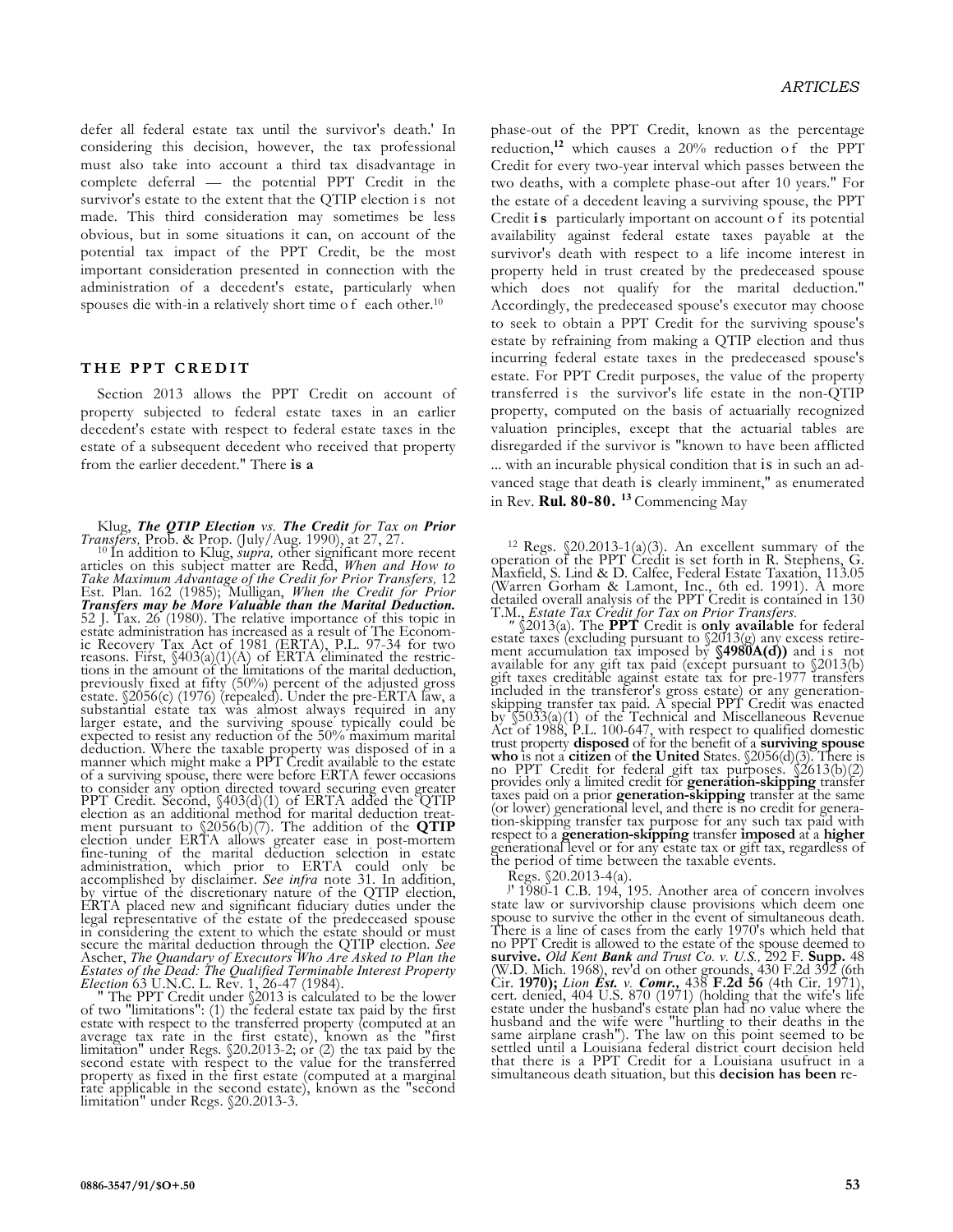*1, 1989,* the value of the survivor's life estate is calculated under Notice *89—60*<sup>16</sup> on the basis of the monthly interest rate under *§7520* in effect at the predeceased spouse's death. In the typical situation where Rev. Rul. *80-80* does not apply, an amount equal to the full actuarial value of the life estate is deemed to be represented in the assets included in the gross estate of the survivor, and estate taxes paid in the predeceased spouse's estate proportionate to the actuarial value of the life estate are applied through the PPT Credit to reduce the survivor's federal taxes."

#### **The Howard Est. Case**

The recent case *of Howard Est. v. Comr.,***1e** illustrates the fundamental concerns involved in planning for the use of the PPT Credit for married persons. While the Tax Court's decision in *Howard Est.* was reversed on appeal, the facts of this case nonetheless demonstrate how important the PPT Credit can be when spouses die within a relatively short time of each other.

In *Howard Est.,* the husband (a California resident) died in *1983,* survived by his wife (then age *65)* and their three children. His estate plan gave outright to the children property tied to the 1983 unified credit amount, which provided an exemption equivalent of *\$275,000.* The balance of his property passed in a trust for his wife to receive net income for her life. The husband's estate filed an estate tax return nine months after his death, which elected QTIP treatment for the entire trust property. That return reported no federal estate tax due and showed trust property of

Look, Tax Mgmt. Est., Gifts & Tr. J. (May-June 1989), at 86.<br>" Rev. Rul. 75-550, 1975-2 C.B. 357, explicitly states that<br>there is no tracing of property from the predeceased spouse's<br>estate to the survivor's estate of the computed with respect to a life estate. *See also* Rev. Rul. 70- 292, 1970-1 C.B. 187, Under the deduction for tax on prior transfers available under §812(c) of the Internal Revenue Code of 1939, tracing was required. The legislative history of the Internal Revenue Code of 1954 states that this requirement was removed from §2013 to "remove the difficult task of tracing the property." H.R. Rep. No. 1337, 83d Cong., 2d Sess. A309 (1954); S. Rep. No. 1622, 83d Cong., 2d Sess. 121 (1954). For an analysis of pre-1954 law concerning federal estate taxation of prior transfers, *see generally* Rudick, *The Estate Tax Deduction for Property Previously Taxed* 53 Colum. L. Rev. 761 (1953).<br><sup>1</sup>910 E 2d 633 (9th Cir. 19

910 F.2d 633 (9th Cir. 1990), rev'g 91 T.C. 329 (1988).

approximately \$1,125,000 as qualifying for the marital deduction as QTIP.

Mrs. Howard unexpectedly died in 1984 only a few weeks after the return was filed, leaving net property of her own valued at roughly \$1,300,000. The same three children were beneficiaries equally of her property as well as the trust remainder created by her husband. When the time came to file Mrs. Howard's federal estate tax return, her return reported only her own property of \$1,300,000 as subject to federal estate tax. Her estate tax return took the position that

the trust created for her benefit under Mr. Howard's estate plan was not eligible for QTIP treatment be-cause she was not entitled to undistributed income at

her death. On audit, the IRS disagreed, and tax litigation commenced. In the meantime, an amended estate tax return was filed for Mr. Howard consistent with the position taken in Mrs. Howard's estate show-

ing no marital deduction for the trust property." Table I is derived from the facts presented in

*Howard Est.* and shows the difference in tax results between the position argued by the IRS (Case 1) and the position argued by the taxpayers (Case 2). One

objective of the taxpayers in *Howard Est.* was to obtain the benefit of the husband's lower marginal estate tax rates available if the QTIP election was not

effective. On the basis of the figures in Table I, the saving in the marginal rate would have favored the children by *\$85,750* if their position prevailed.**<sup>20</sup>** But more important than marginal rates in potential addi-

tional tax saving was the PPT Credit. If Mrs. Howard's estate had prevailed on the no-QTIP argu-

ment, the PPT Credit against federal estate taxes in her estate, based on the actuarial value of Mrs. Howard's life income interest in the net trust proper-

" Notice 89-4, **1989-1 C.B. 624 established** a **procedure** in response to the conflict **that arose** between **the** *Howard* **case**  and Prop. Regs.  $\S 20.2056(b) - 7(c)(1)$  in the treatment of "stub" income, that is, undistributed income in a QTIP trust at the surviving spouse's death. The proposed regulation states that income interest does not fail the QTIP requirement if stub income is not required to be distributed to the surviving spouse or the surviving spouse's estate. Pursuant to Notice 89-4 a settlement procedure was established. This procedure allows a taxpayer to file a closing statement with the estate tax return executed by all parties with an interest in the trust to ensure that the marital deduction is allowed where the surviving spouse does not have a right to stub income. Notice 90-64, 1990-28 I.R.B 11 extended the settlement procedure through

December 31, 1990. 'Comparing the total taxes for both estates, and making allowance for the PPT Credit in Case 2, the saving in the marginal tax rate is computed as follows:

|                    | Case 1    |  | Case 2    |         |
|--------------------|-----------|--|-----------|---------|
| <b>PPT</b> Credit  |           |  | \$150,421 |         |
| <b>Total Taxes</b> |           |  | 892.750   | 656,579 |
|                    | \$892,750 |  | \$807,006 |         |

The difference between \$892,750 and \$807,000 is \$85,750, i.e., the saving in the marginal rate.

versed on appeal. *Carter Est. v. U.S.,* 91-1 USTC ¶60,054 (5th Cir. 1991), rev'g *Carter Est. v. U.S.,* 90-1 USTC ¶60,003 (E.D. La. 1989). *See also Marks Est. v. Comr.,* 94 T.C. 720 (1990), holding that a PPT Credit *is* not available for a Louisiana usufruct in a simultaneous death situation. 239 T.M., at A-17, n. 58 argues against the result in those cases on the grounds that their holdings are based on "valuation hindsight" which is inappropriate for the purposes of §2013.<br><sup>16</sup> 1989-1 C.B. 700. For an overview of §7520 and Notice 89-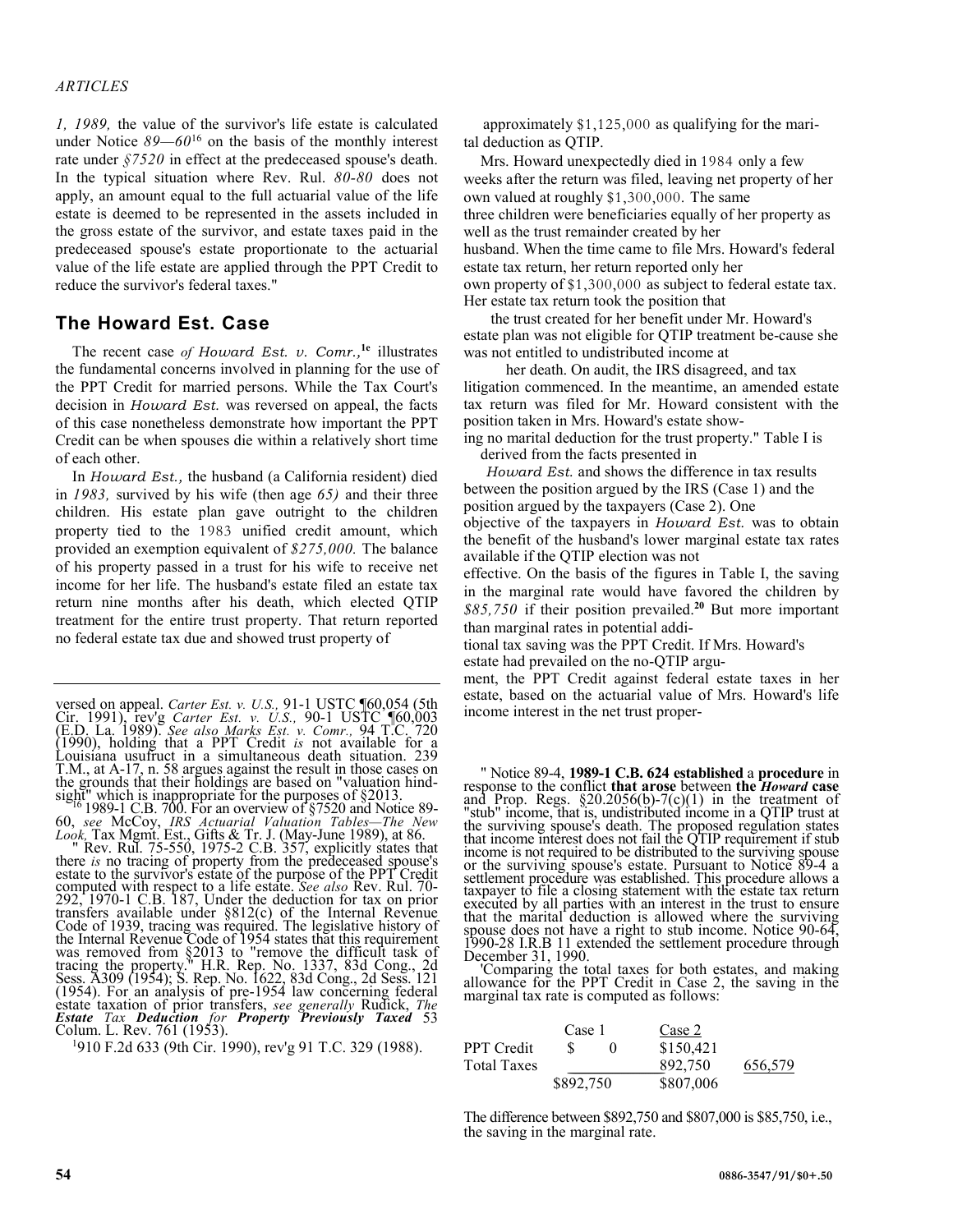ty, would have been \$150,421.**<sup>21</sup>** Accordingly, the total amount at stake in *Howard Est.* was the combination of the marginal tax rate saving and the PPT Credit saving, which together amounted to \$236,171.

Case *3* of Table I shows the tax results if the taxpayers prevailed in *Howard Est.,* with one basic change from its facts being that the credit shelter disposition is assumed to pass in a life income trust for the surviving spouse instead of passing outright to the children. The result is a larger net trust fund for the wife, with the PPT Credit correspondingly greater — \$186,653 for Case *3* as compared to \$150,421 for Case *2.* In bottom line dollars, the difference in tax is *\$36,232* on account of the change in the manner of the credit shelter disposition. This can be a more important dollar item in larger estates (with a higher marginal tax rate than in *Howard Est.)* and in more recent years (with the unified credit increased to an exemption equivalent of *\$600,000).*<sup>22</sup>

What about a credit shelter trust which sprinkles income among surviving spouse and children — would the surviving spouse's estate receive a PPT Credit for a trust of this kind? What about a credit shelter trust with a provision that the survivor's income interest terminates upon remarriage? There are several cases and IRS rulings concerning PPT Credit treatment for trusts having those kinds of provisions. The case law on balance has held that, if the instrument is clear, either explicity or through valid inference, that the survivor is to be the primary beneficiary and that the trustee's managerial powers over the trust are within a defined standard (so that it is likely that the survivor will actually receive an ascertainable portion of the net income), **then the** *PPT* Credit is available.'

<sup>u</sup>Often a governing instrument will **contain** substantial outright cash or specific legacies to certain individuals (other than the surviving spouse), particularly for children of a predeceased spouse in a second marriage situation. For PPT Credit planning purposes, deferral of these legacies until the death of the survivor is typically desirable.

<sup>22</sup>*See Weinstein Est. v. U.S.,* 820 F.2d 201 (6th Cir. 1987); *Boryan Est. v. U.S.,* 690 F. Supp. 459 (E.D. Va. 1988), aff'd on other grounds, **884** F.2d 767 (4th Cir. **1989);** *Lloyd Est. v. U.S.,* 650 F.2d 1196 (Ct. Cl. 1981); Rev. Rul. 75-550, 1975-2 C.B. 357; Rev. Rul. 70-292, 1970-1 C.B. 187. Tax professionals must be aware of a case involving the estate of William Wraith, *Holbrook v. U.S.,* 575 F.2d 1288 (9th Cir. 1978), where the court held a PPT Credit was not available for a trust income interest where the trustees' discretionary investment powers were so broad as to prevent the income interest from being susceptible to valuation. On account of the *Holbrook*  decision, care should be taken in drafting governing instruments that no overly broad investment powers are applicable to a credit shelter trust property or to trust property which is eligible for QTIP treatment but for which the executor may refrain from making the QTIP election.

The important planning point is that, if planning for the PPT Credit may be more important in a particular family situation — say, if one spouse is in chronic poor health — a remarriage <sup>24</sup> or sprinkling <sup>23</sup> provision might well be avoided in cautious drafting of a credit shelter trust.

### **The "Optimum" Marital Deduction**

In Table II, the dollar stakes are substantially increased beyond the tax amount in controversy in *Howard Est.*  Table II assumes the husband dies in *1991* with net estate property of *\$5,000,000.* His will leaves a preresiduary credit shelter trust of \$600,000 for his wife to receive net income for life. His residuary estate passes in a trust eligible for QTIP treatment to the extent his executor, in his executor's discretion, makes a QTIP election. The wife dies in *1992* before her husband's federal estate tax return is filed, leaving net estate property of \$1,300,000. Both spouses' wills direct all of their property to pass to their children, equally, at the death of the survivor of them. At the time of the husband's death, the wife is 71 years old and the monthly interest rate is 10%, so that the percentage value of the wife's life estate is approximately *62.5%* under Notice *89-60.* 

Table II shows the results based upon how much of a marital deduction is elected in the husband's estate.<sup>26</sup> Case 1 assumes that QTIP treatment is elected for his entire residuary estate, so that no PPT Credit is available to the survivor's estate. The result is that total net assets passing to children at the wife's death are *\$3,717,000.* Case *2*  assumes no marital deduction and that a PPT Credit is available to the wife's estate; resulting in a tax saving of *\$333,400.* The tax saving is even greater still in Case *3,*  where a marital deduction of \$1,328,900 results in the children's after-tax inheritance of *\$4,476,455.*<sup>27</sup> This marital deduc-

<sup>24</sup>*See* PLR **8830055.** *But see* Rev. **Rul. 85-111, 1985-2** C.B. **196.** 

23 *See Pollock Est. v. Comr.,* 77 T.C. **1296 (1981).** 

**<sup>26</sup>**In **the computations** for Table II it is **assumed** that the governing instrument directs all death tax **apportionment** in the **predeceased** spouse's estate **against** the **portion** of the trust **property** for which no QTIP election is **made.** *See* **239 T.M., at A-48 for a discussion of tax apportionment considerations A-48 for a discussion of tax apportionment considerations affecting the partial QTIP election.**<br> **a** <sup>27</sup>Case 3 produces a net savings of \$426,055 over the Case 2

<sup>27</sup>Case 3 produces a net savings of \$426,055 over the Case 2 figure, where there is no marital **deduction.** There is an even greater savings in Case 3 (\$759,455 over the Case 1 figure) where a full marital deduction is used, and the reason for this huge savings for the most part is in the PPT Credit for Case 3 of \$545,877, with the rest of the **savings accounted** for in the use of husband's lower marginal rates. The PPT Credit figures in Case 2 and and Case 3 are calculated on the basis of the "second limitation" under Regs. §20.2013-3 with reference to marginal federal estate taxes paid in the wife's estate. *See, supra* **note 11. Regardless whether the "first limitation" or the** "second limitation" is operative in a particular situation, the amount of the PPT Credit in the survivor's estate must vary depending on the amount of marital **deduction (and hence** the

<sup>2&#</sup>x27; Mrs. Howard was age 65 at her **husband's** death, when the valuation table interest rate was 6%, thus producing a life estate factor of approximately 55.8% which, when applied against the husband's net trust property, yielded a present net value of her life estate of approximately \$433,000 for PPT Credit purposes.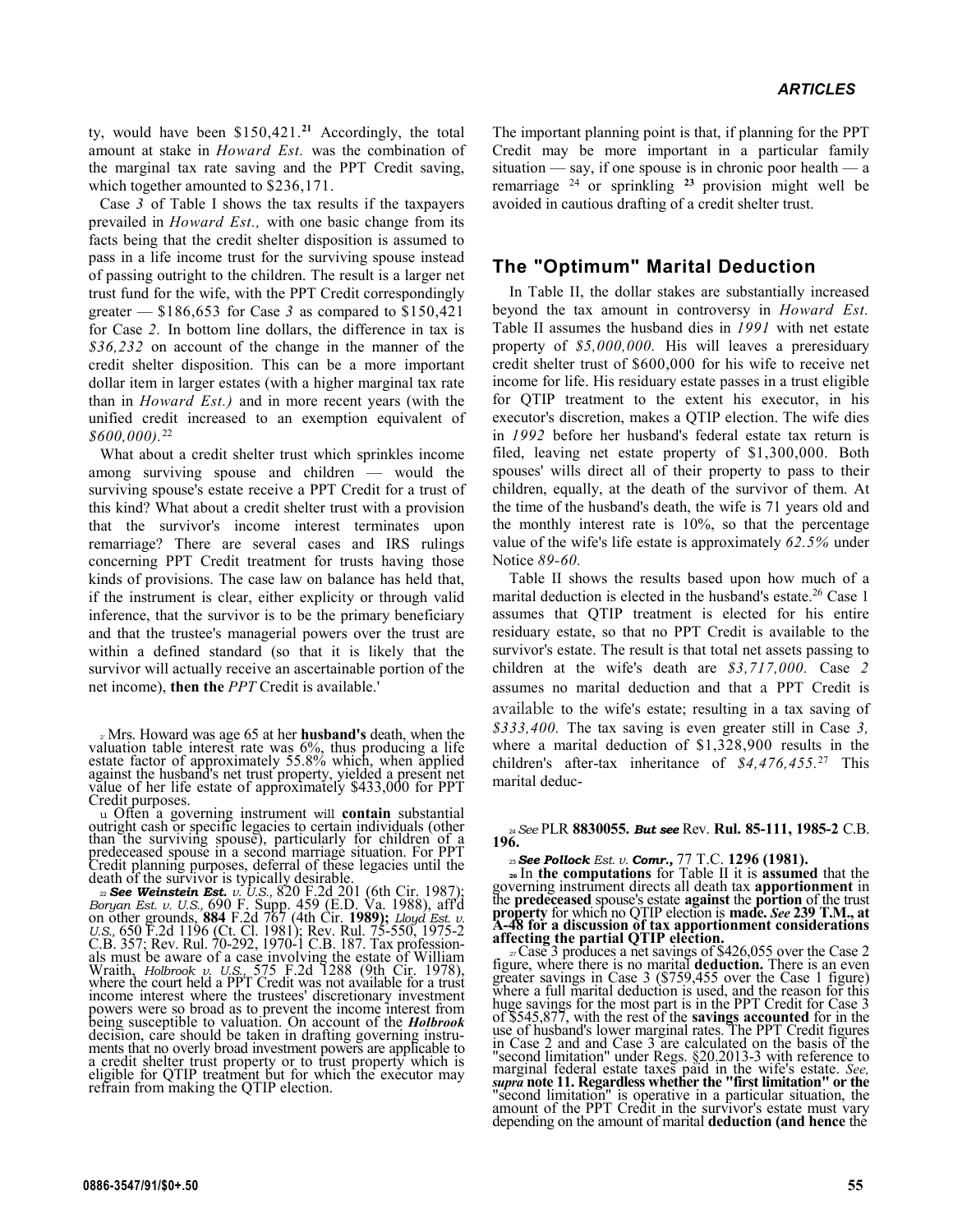tion figure of \$1,328,900 *is* the "optimum" figure which produces the lowest aggregate federal and state taxes in both spouses' estates, resulting from the most efficient use of the marital deduction in concert with the PPT Credit.**<sup>28</sup>**

Central to this analysis *is* the assumption that non-QTIP property will be eligible for the PPT Credit, even though, in the discretion of the predeceased spouse's executor, QTIP treatment might have been available. While there *is* no express IRS authority on this point, the PPT Credit should not be disallowed on account *of* the discretionary nature *of*  the QTIP election.29 In an abundance *of* caution, a tax professional may have sufficientrtime to seek a private letter ruling confirming the availability *of* PPT Credit where the spouses' deaths are close to each other. For

amount of estate tax) in the predeceased spouse's estate. As a general rule, the first limitation is typically operative where the taxable estate (including QTIP property) of the survivor is greater than the taxable estate of the predeceased spouse, because the marginal rate of federal estate taxation in the survivor's estate is typically greater than the average tax rate in the predeceased spouse's estate. On the other hand, where the predeceased spouse's average tax rate of federal estate tax is greater than the survivor's marginal rate of tax, the second limitation typically is operative. The second limitation is operative in all the examples set out Tables in this article with the exception of Case 2 in Table III and in the three cases in Table V, where the first limitation applies.

<sup>21</sup>The **aggregate death taxes** in Case 3 under the "optimum" marital deduction are \$537,455 lower than the aggregate taxes which would be generated **through** use of a typical "equaliza- tion" clause operative under the husband's estate plan in the event his wife were to die within six months of his death. *See generally, J.* Manning, *supra,* at 52-53; Llewellyn, Levin & Richmond, *supra;* at 337-338. To derive the optimum marital - deduction figure, essentially a trial and error method under a series of computations is used to identify the point at which no other marital deduction figure produces lower aggregate death taxes. The tedious mechanical process by which the tax professional may derive this optimum figure can be greater eased through the use of a computer program which automatically calculates the PPT Credit **available** for a surviving spouse's life calculates the PPT Credit **available** for a surviving spouse's life estate, such as is contained in the separate worksheet for this purpose in the *Estate Tax Spreadsheet* **(BNA Software** 1990.2) authored by Hewitt A. Conway, Esq. That computer program tracks the calculation method with reference to Schedule Q (and its worksheet) to Form 706 (Rev. July 1990) for PPT (and its worksheet) to Form 706 (Rev. *July* 1990) for PPT Credit **computation. '** In the simultaneous **death** situations **addressed** in *Carter* 

*Est. v. U.S., 91-1* USTC **¶60,054 (5th** Cir. *1991),* and *Marks Est. v. Comr.,* **94** T.C. 720 **(1990), the court** opinions do not indicate that the IRS made any argument that a decision by the predeceased spouse's executor to refrain from electing QTIP electment for a Louisiana usufruct for QTIP treatment, as permitted under  $\S2056$  (b)(7)(B)(ii)(I) prevents the PPT Credit in the survivor's estate. There is pre-ERTA authority under *La Sala Est. v. Comr.,* 71 T.C. 752 (1979) and Rev. Rul. 59-123, **1959-1** C.B. **248,** that a **surviving spouse's estate** is not entitled to the PPT Credit on property qualifying for marital deduction in the predeceased spouse's estate but for which the marital deduction was waived. That authority should not be extended to property eligible for QTIP treatment but for which the predeceased spouse's executor, in proper exercise of fiduciary discretion, rerains from making a QTIP election. *See*  R. **Convey,** *supra* **note** 7, at 174-175. *But see* 130 T.M., at A-17.

comfort, a *1985* technical advice memorandum '° expressly permits the PPT Credit for assets passing to a nonmarital trust as a result *of* a disclaimer by a surviving spouse of assets which would otherwise have been marital deduction assets. In drafting, a cautious approach might be for the governing instrument to be crafted to allow for a disclaimer by the survivor (or the survivor's executor) to generate estate taxes in the predeceased spouse's estate, with the disclaimed property passing into a trust which provides a life income interest for the survivor but *is* ineligible for QTIP treatment by specific direction in the governing instrument."

Table III shows the effect on the PPT Credit when the surviving spouse has a "5 and 5" power over the non-QTIP trust property, that *is,* a noncumulative annual right in the surviving spouse to withdraw from trust principal the greater of \$5,000 or 5% of trust principal.32 In addition to a life income interest, the actuarial value of a "5 and 5" power also *is*  eligible for PPT Credit treatment in the survivor's estate.73

"TAM 8512004. In a related context, *Rolin Est. v. Comr.,*  **588** F.2d **368 (2d** Cir. **1978)** held that a disclaimer on **behalf** of the survivor's estate of a general testamentary power of appointment over a trust which would, but for the disclaimer, have qualified for the marital deduction under §2518(b)(5), was effective to prevent marital deduction treatment in a situation where the disclaimer was made in order to reduce the survivor's taxable estate, which was larger than the predeceased spouse's estate without regard for the marital trust property. *See A.* Brand & W. LaPiarra, Disclaimers in Estate

Planning 148-149 (Am. Bar. Assn. 1990). " See 130 T.M., at A-16. One **disadvantage** with the disclaimer approach is that the survivor may not accept the interest disclaimed or any of its benefits in advance of making the disclaimer. §2518(b)(3). Another **disadvantage** lies in po- tential state law restrictions (including a requirement of court **approval)** upon disclaimer by **the survivor's executor.** *See, e.g.,* N.Y.E.P.T.L. §2-1.11; Fla. Stat. §733.801(2)(b). *See also*  **Fullerton,** *When Can a Fiduciary Disclaim Property on Behalf of Another,* 17 Est. **Plan.** 272, 273-274 **(1990). Where an outright marital deduction bequest is sought to be reduced in order to** obtain the PPT Credit for the **survivor's** estate, a disclaimer on behalf of the survivor is the sole **available**  method and can only **achieve** this end if the **disclaimed proper-** ty then passes into a trust **providing** a life **income interest**  ty then passes into a trust **providing** a life **income interest** (which might be a  $$2010$  credit shelter trust) for the survivor. See 130 T.M., *at* **A-16.** This **kind of disclaimer presents certain** See 130 T.M., *at* **A-16.** This **kind of disclaimer presents certain technical problems in addition to the concerns involving**  §2518(b)(3) and potential state law restriction outlined **above.**  See 239, T.M., **at** A-10 *et. seq.* For a **discussion suggesting** use of six month surviving clause with the respect to the PPT

Credit in the survivor's estate, see 130 T.M., at A-17. *<sup>32</sup>See* **§§2041(b)(2) and 2514(e).** While a "5 **and** 5" **power typically** may present a tax **disadvantage** on **account** of inclusion of the property subject to the survivor's withdrawal right in the survivor's gross estate, that tax **advantage** may be largely minimized by drafting the **governing** instrument to allow its exercise only if the survivor is alive on the last day of **the calendar year.** *See D.* **Westfall** & G. **Mair,** *supra,* ¶15.02[3][d]; Parr, "Using Lapsing **Five-and-Five** Power to Save Estate Taxes Over Two Transfers," 12 Est. Plan. 220,

221 (1985). " Rev. Rul. 79-211, 1979-2 C. B. 319. Theoretically, the survivor could be granted an annual noncumulative right to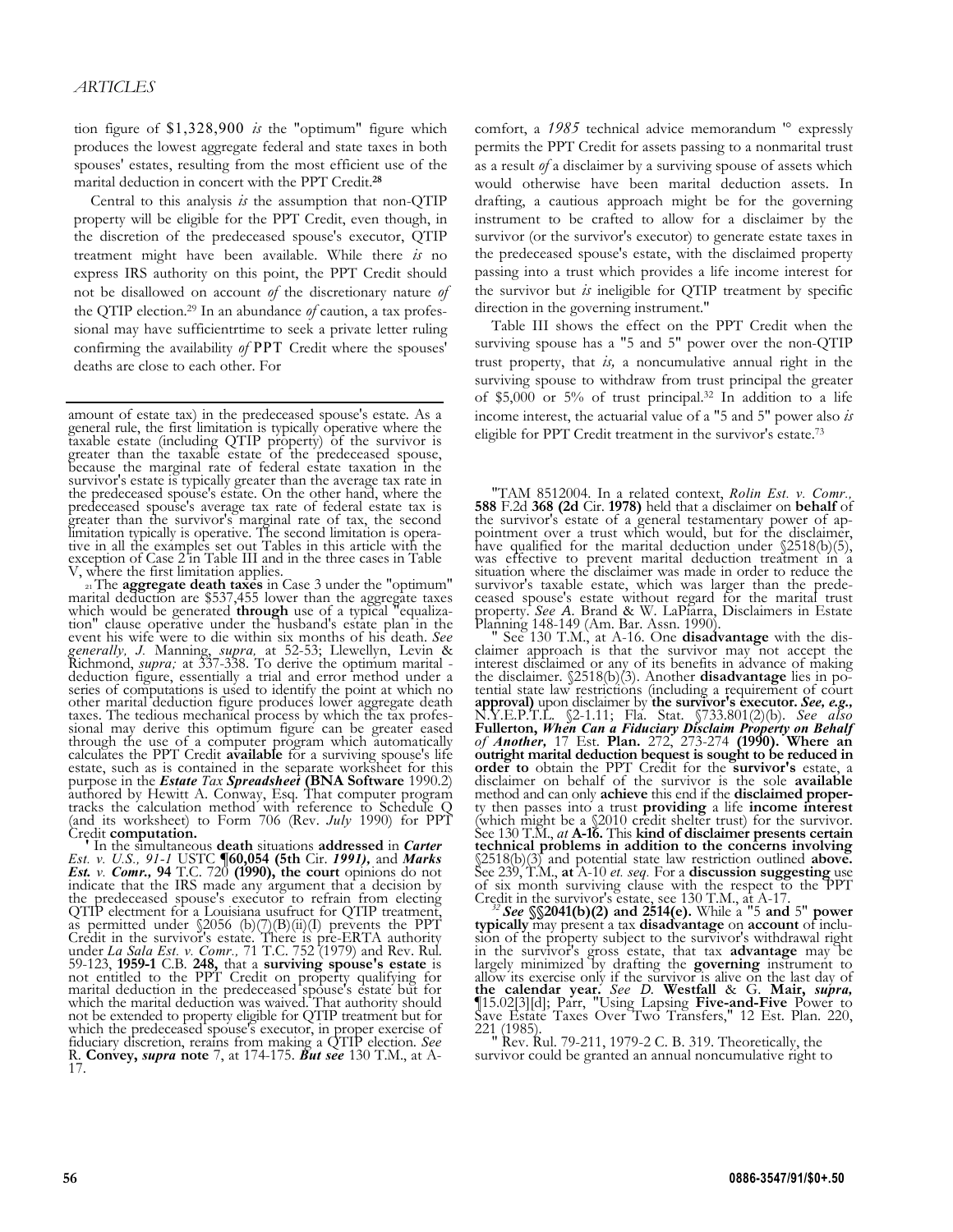The "5 and 5" power is assumed to be exercised by the surviving spouse, regardless of whether it is or is not, and its present value is then computed on the assumed declining principal balance over the years of the survivor's life expectancy." Table III assumes the same scenario as in Table II, except that there is also a "5 and 5" power added to the non-QTIP trust in the optimum marital deduction setting. The most efficient or "optimum" marital deduction figure is \$1,334,400 and is set out in Case 1 of Table III. This figure is slightly higher than the optimum marital figure for Table II, but, on account of the presence of the "5 and 5" power, the tax saving is \$89,776, compared against Case 3 of Table II. For comparison, Case 3 of Table III sets out tax results for the slightly lower (\$1,328,900) optimum marital figure used in Case 3 of Table II, assuming a "5 and 5" power is present.

The examples so far involve cases where the spouses die within a short time of each other and the 100% PPT Credit applies. Where the survivor dies before the expiration of time for filing the federal estate tax return for the predeceased spouse (i.e., nine months from date of death), the decision regarding use of the PPT Credit can be based strictly on a mathematical comparison (to the extent valuation uncertainties are not presented) in making the QTIP election in the predeceased spouse's federal estate tax return. Moreover, pursuant to Regs. §20.6081-1(a), an extension of time to file the estate tax return may be granted up to six months upon a showing of cause. This becomes significant if an extension of time is obtained and the

surviving spouse dies within the extension period, because the QTIP election could then be made to secure the maximum benefit of the PPT Credit in the survivor's estate. Accordingly, it is prudent to apply for an extension whenever a valid reason (independent of PPT Credit concerns) is presented in order to have a longer period (i.e., *up* to 15 months from date of  $death$ <sup>35</sup> to wait and see which decision seems most appropriate for the QTIP election at the end of this period." No similar extended period is available for determining the marital deduction by means of disclaimer, which must be made within nine months of death."

#### **Percentage Reduction Considerations**

If the survivor is alive and in good health when the predeceased spouse's federal estate tax return becomes due, the situation is usually much more difficult and presents a quandary for the predeceased spouse's executor. It must be taken into account that the survivor may live beyond the 10-year PPT Credit phase-out period, meaning no PPT Credit might ever be allowed. Another important factor is the survivor's income stream and the impact of paying estate taxes up front in the predeceased spouse's estate. The survivor might be willing to allow the trust property to be reduced by taxes to some degree; however, the larger the total death tax figure is, the greater is the concern regarding the extent to which the survivor's annual income level will be reduced on account of those death taxes. For larger estates, the potential difference in the highest rate of tax is also an important factor, at least until 1993 under present law. The maximum estate tax rate applicable to the survivor's estate after 1992 is scheduled to be 50%, rather than the top 55% rate applicable against the predeceased spouse's estate in 1991 or 1992 (assuming Congress does not eliminate the 1993 phase-out of the higher rates).**<sup>18</sup>**

Table IV assumes, under the same fact situation as Table II, that the optimum marital deduction is selected and, assuming for illustration purposes no fluctuation in valuation of the survivor's estate assets, shows the results of the operation of the percentage reduction with the passage of time between the spouses' deaths. An 80% credit is shown in Case 1 for

withdraw a greater portion of trust corpus than permissible under a "5 and 5" power, resulting in a greater combined actuarial value for the life estate and enhanced withdrawal right and accordingly a potentially greater PPT Credit. As a practical matter, however, a withdrawal right greater than a "5 and 5" power typically will cause a taxable gift to occur upon its lapse each year to the extent provided under §2514(c). One commentator has suggested an approach by which a taxable gift may be avoided by granting the survivor a testamentary power of **appointment. Covey,** *Recent Developments Concerning Estate, Gift and Income Taxation —* 1990, 25 Inst. on Est. Plan., at 212 (1991). Another approach to avoid the taxable gift is by annual exercise of the enhanced withdrawal right to the extent the lapse would otherwise exceed the "5 and 5" limit specified in  $\S25I4(e)$ . However, both approaches would cause trust property which would otherwise escape estate tax in the survivor's estate to be subjected to estate taxation at the survivor's death, which is typically undesirable unless the survivor's death is anticipated in the near term.

PLRs 8830055, 8209054, 8029082 and 7837070 involve situations in which the IRS calculated the PPT Credit with respect to the combined value of a life income interest and "5 and 5" withdrawal right. The Appendix to this article sets forth the method derived from those rulings for the calculation of the combined value of the life income interest and "5 and 5" withdrawal right. *BNA Estate Tax Spreadsheet, supra, con*tains a computer worksheet for immediate calculation of the PPT Credit for the combined value of the life estate and "5 and 5" power to produce **the** tax **results** automatically **without** the extensive manual calculations otherwise necessary.

<sup>&</sup>quot; Under §6081, an extension of time **may** be **granted** for **up** to six months upon a showing of good and sufficient cause that it is impossible or impracticable to file a reasonably complete return within nine months. Regs.  $\S 20.6081 - 1$ (a).

<sup>&</sup>quot; One commentator suggests that an extension request stating that the executor requires additional time to ascertain the manner in which he should discharge his fiduciary duty with respect to the **QTIP** election and stating any other reasons should satisfy Regs. §20.6081-1. Covey, *supra* note 33, at 213-214.

<sup>&</sup>quot; §2518(b)(2).

<sup>&</sup>quot;  $§2001(c)(2)(D)$ .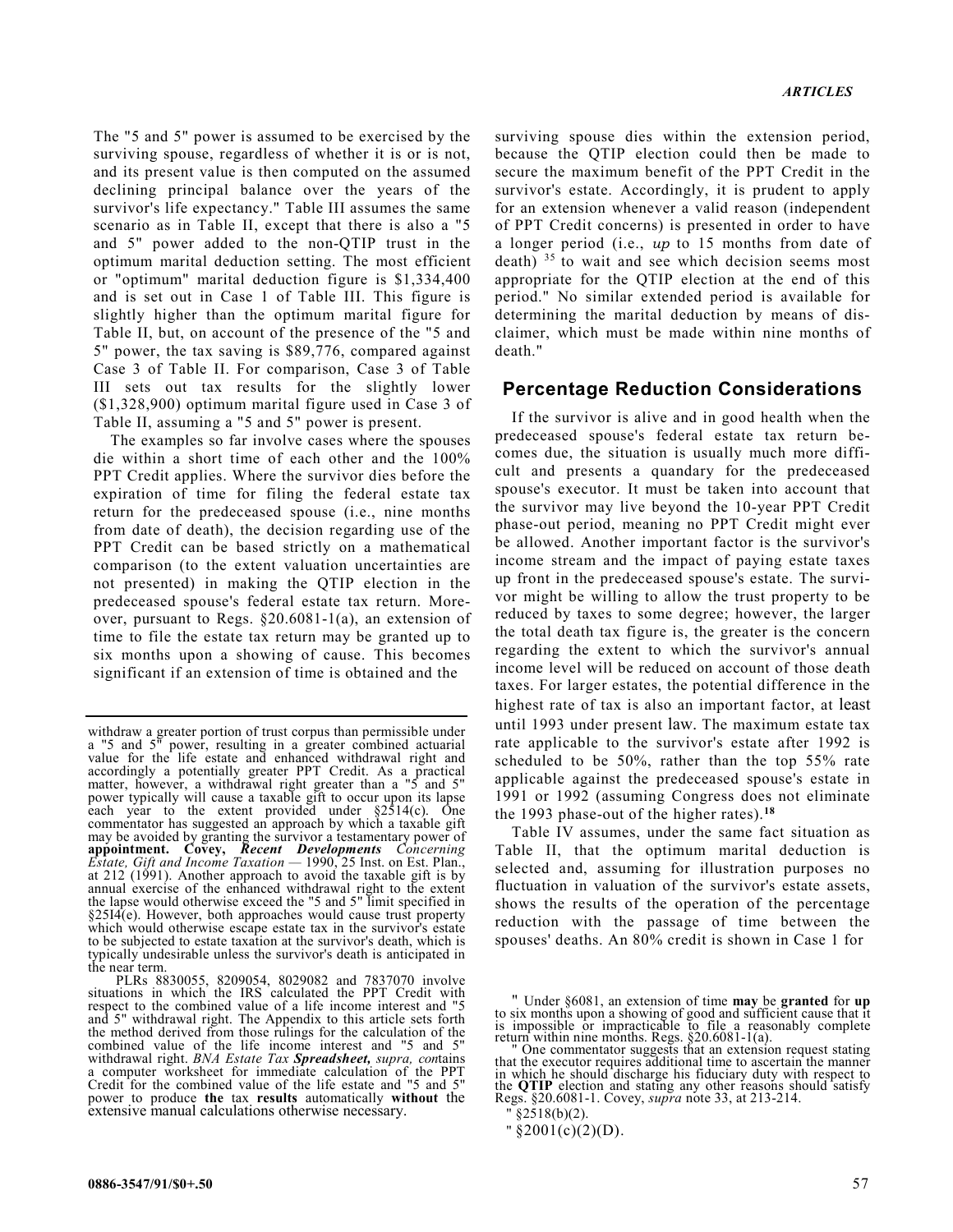deaths between two and four years apart, a 40% credit is shown in Case 2 for deaths between six and eight years apart, and a complete phase-out of the PPT Credit is shown in Case 3 for death more than 10 years after the predeceased spouse's death. These cases demonstrate that, where the survivor is in good health and reasonably expected to live past the 10-year PPT period, there is good reason, on account of the higher tax costs to the husband's estate, to keep the marital deduction well below the optimum point."

One good dollar cut-off point for the elected QTIP marital deduction amount is where the federal estate tax rate jumps from 45% to 49%, which is at a taxable estate of \$2,000,000.<sup>'0</sup> Table V shows the results in the same basic fact situation as Table II if a \$3,000,000 marital deduction is used to fix the husband's taxable estate at \$2,000,000. Case 1 assumes an 100% PPT Credit; Case 2 assumes only a 40% PPT Credit; and Case 3 assumes survival by at least 10 years, with no PPT Credit available. Case 1 shows that if, after the federal estate tax return is filed, the wife unexpectedly were to die within the first two-year period, there would still be a sizable PPT Credit of \$305,563. This is \$239,314 less than the PPT Credit for the optimum marital deduction figure shown in Case 3 of Table II. However, the tax cost in the husband's estate under Case 1 is \$588,000, which is \$879,105 lower than for Case 3 in Table II, which shows tax results for the optimum marital deduction. If the surviving spouse were to have a "5 and 5" power over nonmarital deduction property, the tax results where a \$3,000,000 marital deduction is used (assuming a 100% PPT Credit is available) are set out in Case 2 of Table III.

Not to be lost sight of in this analysis is the fundamental fiduciary duty of the predeceased spouse's executor to minimize taxes with respect to the predeceased spouse's estate. It is desirable for the governing instrument to give broad authority to the executor to make a partial QTIP election expressly for the purpose of incurring taxes, with a view toward reducing the aggregate tax burden in both estates."

" For the life estate PPT Credit, the passage of time gradu- ally reduces the significant overall tax saving available where the spouse's deaths are close together. Not only does the percentage reduction operate for every two-year interval between deaths, but also, during those years, the survivor's estate is benefitted by the income interest—the income is paid to the survivor and, to the extent it is not consumed, becomes the survivor's own estate property, meaning that, in a substantial way, the life estate then becomes reflected in the survivor's gross estate.

**a**  $$2001(c)(1)$ .

*See* Ascher, *supra,* **at 26-49** for a discussion of the fiduciary law concerns (including the duty to treat beneficiaries impartially and the duty of loyalty) and for suggested language addressing those concerns for inclusion in the predeceased spouse's governing instrument to provide fiduciary guidance and administrative flexibility. For a discussion of the estate planner' s responsibilities in the area of reviewing projected

This kind of authority should avert any question about the propriety of a partial QTIP election which the predeceased spouse's executor may make directed toward PPT Credit considerations for the survivor's estate. Of course, a careful executor may take steps to obtain family backing before making a final decision to incur the taxes. Securing beneficiaries' approval is prudent practice, even when the death of the surviving spouse occurs within the time for filing the federal estate tax return of the predeceased spouse and the beneficiaries of the two estates are substantially similar, because valuation changes upon a federal estate tax audit may affect the calculation of the optimum marital deduction.42

## **Second Marriages and Separate Beneficiaries**

The preceding analysis of Tables II through V assumed that the ultimate beneficiaries are the same under both the husband's and wife's estate plans. But when the ultimate beneficiaries of the spouses' estates are different, an important matter is how and to what extent those separate beneficiaries share in the PPT Credit. This is important for couples (particularly older couples) in second or third marriages when each spouse has separate children. In most cases, because the PPT Credit is a credit against the federal estate tax of the surviving spouse, it is the survivor's own property which first receives the benefit of the PPT Credit, and any remaining credit is then applied against the taxes on the property held in the QTIP trust created by the predeceased spouse. This result is dictated by the federal estate tax apportionment rules concerning QTIP property under §2207A, providing that, absent a contrary direction in the survivor's will, QTIP property is subject to the highest tax rates applicable to the survivor's gross estate on a marginal federal estate tax basis. Under §2207A, the QTIP

estate tax computations with clients to take into account partial QTIP election possibilities, *see* **Boyle, Houghton** & Moses, *Estate Planning Software: Brain Transplant for the* 

**Estimate Planner, Planner Planner, Planner B1-7 (1988). The possibility of audit changes may, as a practical mat-ter, prevent exact fine-tuning of the <b>optimum** marital **deduc**tion, because the QTIP election must be filed before final estate tax valuation figures are fixed in the predeceased spouse's estate, and valuations for the survivor's estate typically can only be roughly estimated. As a separate point, it is possible (although rare) that, in an estate tax audit focusing on valuation of several items in the predeceased spouse's estate, a compromise figure for tax liability may be fixed without a definite valuation assigned to each of the contested items—however, such an audit result is to be **avoided** if the effect would be to cause life estate **property** for which a **PPT Credit** may be available go without a definite value. *See 130 T.M.,* at A-10. Selection of **alternative valuation** in **the predeceased** spouse's estate does not prevent the PPT Credit where the survivor dies within the six month alternate **valuation** period. Rev. Rul. 81-118, 1981-1 C.B. 453.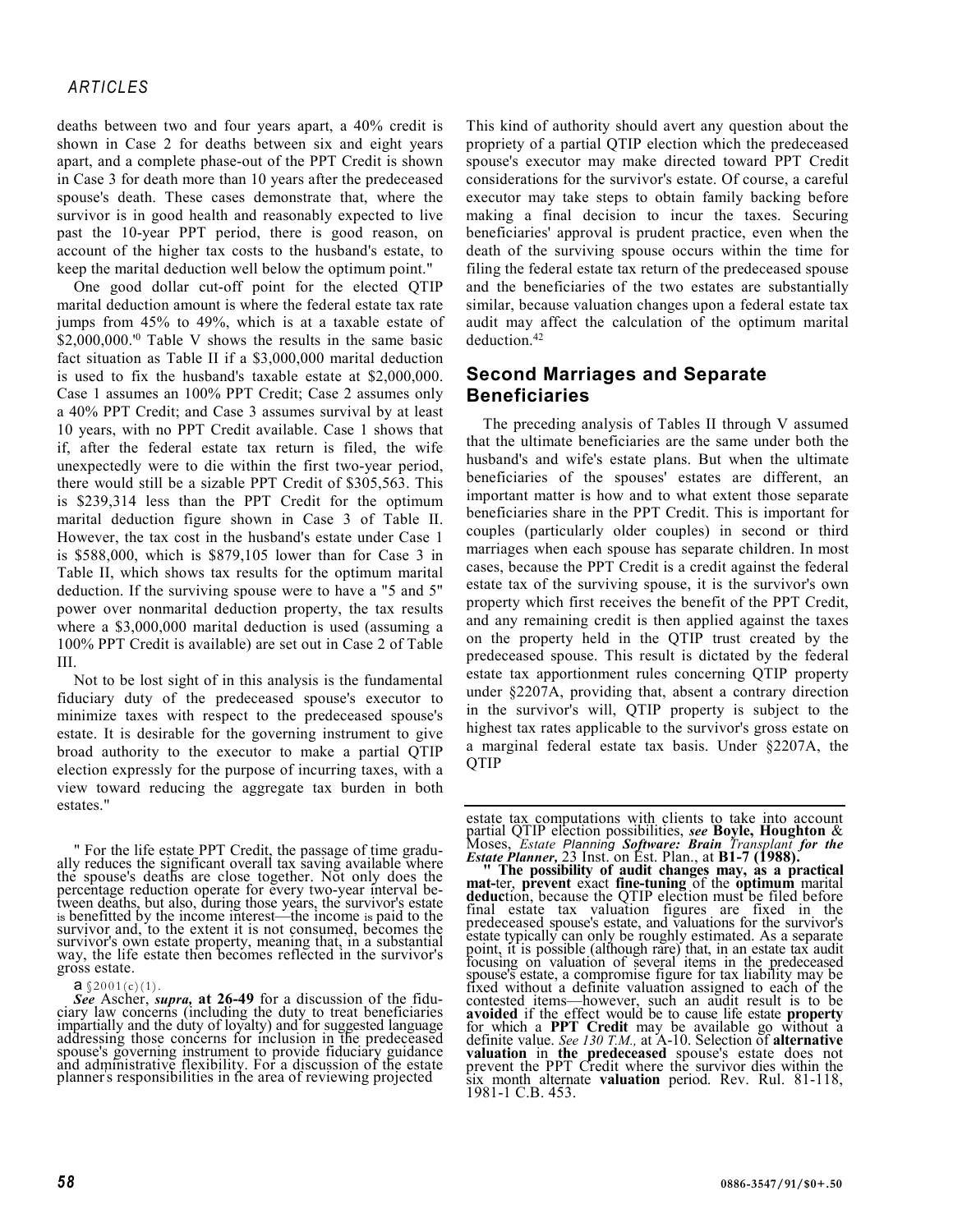property bears federal estate taxes equal to the amount by which the total actual federal taxes exceed the amount of federal taxes which would have been imposed had there been no QTIP property in the survivor's gross estate. Accordingly, the survivor's beneficiaries would enjoy more benefit from the PPT Credit than would the predeceased spouse's beneficiaries. With respect to the Table V situation, the wife's separately computed federal estate tax on a taxable estate of \$1,300,000 (before taking into account. the PPT Credit) would be roughly \$225,000. Against that figure in Case 1 of Table V-100% PPT Credit under death within two years — would be applied a portion of that PPT Credit, which would reduce the actual amount of the federal taxes against the wife's property to zero. This means that the wife's beneficiaries would not bear any burden of federal estate tax on the net property passing to them from her estate. The beneficiaries of the husband's QTIP trust property would receive the benefit of the remaining portion of the PPT Credit—approximately \$80,000. On one level, this may appear to be a strange result, considering that the QTIP property is more than twice the size of the wife's own property but receives the benefit of less than onequarter of the PPT Credit amount. On another level, however, this result is consistent with the basic rationale for the allowance of the PPT Credit for a life estate, in that the survivor's own property is deemed for PPT Credit purposes to be composed of income received from the non-QTIP trust property, and it is the federal tax on that property which is eligible for the PPT Credit. Another consideration is that the trust property 'in husband's estate for which QTIP treatment was not elected  $-$  \$1,400,000 of property beyond the \$600,000 unified credit trust — is taxed in the husband's' estate at lower progressive rates of tax than would have applied to that property at the highest marginal rates in the wife's estate level had the QTIP election been made for this property.

# **STATE DEATH TAXES**

One area of even greater complexity is the availability of the PPT Credit with respect to state death taxes. One example is the New York statute " providing for a New York state estate tax PPT Credit which, like the federal PPT Credit, applies with respect to a life income interest. In situations where the New York state PPT Credit comes into play, a difficult calculation becomes necessary to take properly into account its interaction with the federal PPT Credit. Of course, the New York credit only applies where the predeceased spouse's estate paid New York tax, so that it would not operate where the predeceased spouse died a resident of some other state and paid its death taxes, and afterwards the survivor moved to New York and died there.

Of particular interest are two state Supreme Court cases — *Dickinson v. Maurer"* in Florida and *Turner Est. v. Dept. of Revenue* in Washington." Both Florida " and Washington " are "pick-up" tax states which impose death taxes equal to the maximum credit against federal estate taxes allowed under §2011 for state death taxes paid. Neither case involved life estate or married couple situations but arose in the,q more ordinary situations involving an outright begdest of property to a non-spouse and then death within two years. In both cases, the level of federal taxes was so high in the first decedent's estate that the PPT Credit eliminated all federal taxes in the second decedent's estate, and also would have eliminated state death taxes, depending on the order of priority between the PPT Credit under §2013 and the state death tax credit under §2011. Both courts held that the respective state tax statutes did not impose state tax under the facts presented.

Table VI is included to show what is at stake under those court cases when their holdings are applied to the same basic fact pattern considered in Table II. It is assumed under Table VI that the wife died before the filing of the husband's federal estate tax return and that, in making the QTIP election, the husband's executor's primary goal was to minimize overall death taxes in both estates. The results from use of the optimum marital deduction in Case 3 of Table II are set out as Case 3 in Table VI, under which state death taxes are incurred, regardless of the state death tax issues involved in the two court cases. Case 1, how-ever, assumes that the wife lives in Florida or Washington and, following the court holdings, shows the results if the marital deduction is reduced to the point of completely eliminating total federal and state tax-es. That is the point where overall death taxes are the

<sup>&</sup>quot; N.Y. Tax Law §959, **providing a** New York PPT Credit to be determined in a manner similar to §2013. A number of states by statute make allowance for property which, comparable to the federal PPT credit, is subjected within a specified period prior to the decedent's death to inheritance or estate taxes in another decedent's estate. The allowance may be in the form of a credit for tax on prior transfers or a deduction or exemption for previously taxed property. Jurisdictions which by statute provide for a credit include the following: Arizona, California, Colorado, District of Columbia, Hawaii, Idaho, Kentucky, Montana, Nevada, New York, North Carolina, Oklahoma, Oregon, Puerto Rico, South Carolina, Tennessee, Texas, Virginia, Washington, and Wisconsin. Jurisdictions which provide for a deduction are Delaware, Iowa, Mississippi,

*Ohio,* Utah, and West Virginia. Kansas and Minnesota by statute provide exemptions. Inher. Est. & Gift Tax Rep. (CCH) All States, at 111330 **and** 1772 (1990).

<sup>&</sup>quot; 229 So.2d 247 (Fla. 1969).

<sup>&</sup>quot; 724 P.2d 1013 (Wash. **1986).** 

<sup>&</sup>quot;Fla. Const., Art. VII, §5(a); Fla. Stat. §198.02 (1990).<br>"Wash. Rev. Code §83.100.010 *et seq.* (1990). In 1988, the **Washington** State Legislature revised Chapter 83.100 *et seq.*, Wash. Rev. Code (1988), but those revis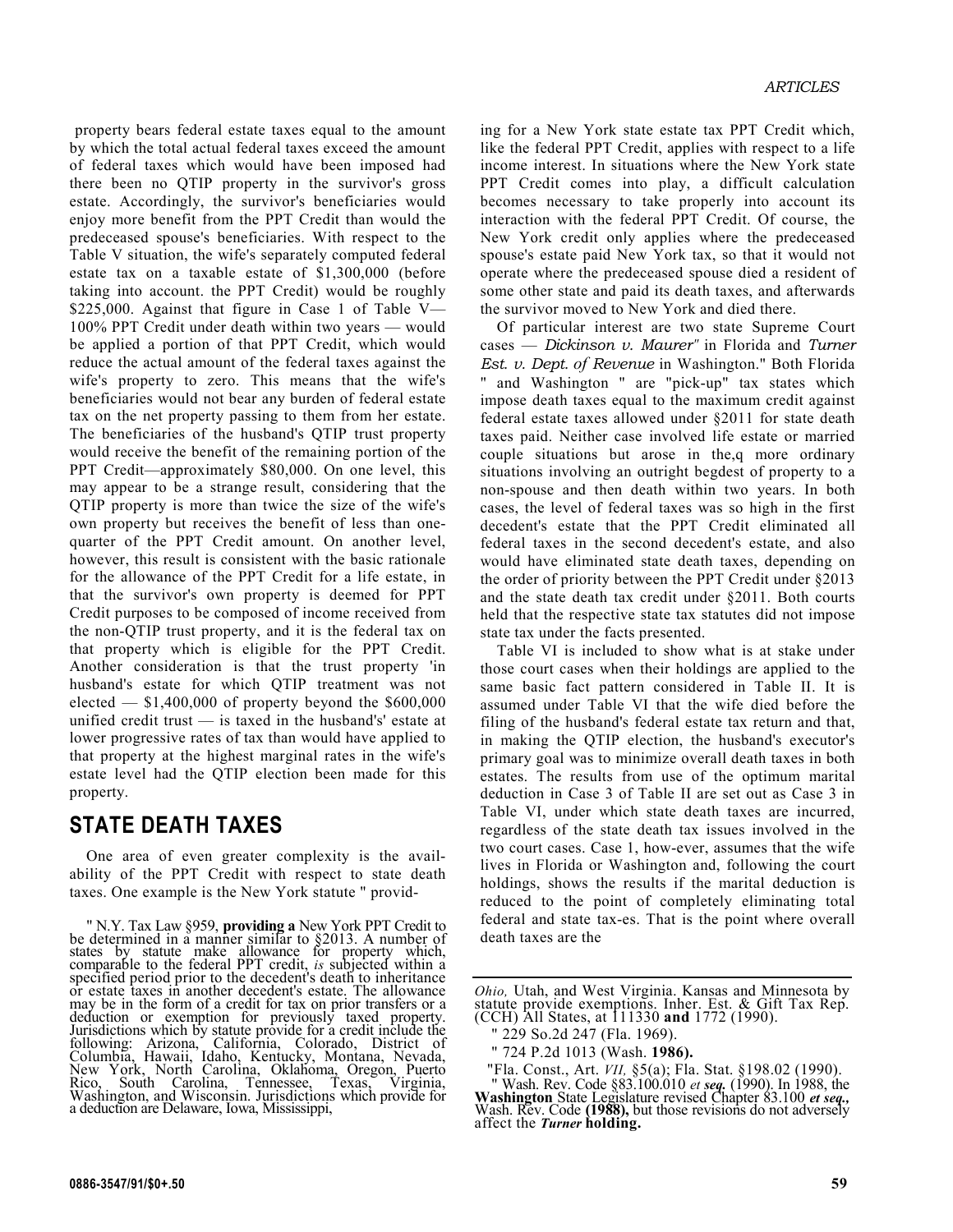lowest, and, at that point, the total after-tax inheritance for the children would be increased by *\$95,689,* as against Case 3. Case *2* shows what happens when the wife lives in a pickup tax state yet to confront this issue. The marital deduction is fixed at the same figure as in Case 1, but the state death tax PPT Credit issue is ultimately decided against the wife's estate. The state taxes shown for Case *2* are large — \$111,185 — but those state taxes can be credited against federal taxes under §2011. The net effect is that total death taxes in Case *2* are only \$15,496 more than in Case 3 (where the higher *\$1,328,900* optimum marital deduction figure, as calculated under Table II without respect to state death taxes is used). Table VI demonstrates that, when the state death tax law is not certain and a particular close order of death situation may allow opportunity to assert an aggressive position, the potential upside on a relative basis is much higher — *\$95,689* under Case 1 — than the potential downside — \$15,496 under Case *2.* Great care must be taken in this area, however, when deaths are more than two years apart, because technical aspects of the application of the percentage reduction suggest that, even in Florida and Washington, the two court decisions might be limited to the 100% PPT Credit context."

#### **GST EXEMPTION TRUST PLANNING**

Table VII takes into account how estate planning for use of the \$1,000,000 generation-skipping transfer (GST) exemption '" from generation-skipping transfer tax relates to PPT Credit considerations. Table VII is drawn again from the basic facts in Table II, and Case I in Table VII shows what the effect is if the husband's will establishes a "dynasty" GST exemption trust in the initial amount of \$1,000,000, with income payable to his children commencing immediately upon his death, with the balance of his estate assets (after payment of estate taxes generated by the generation-skipping transfer exemption trust) passing in trust to pay income to his wife.<sup>SO</sup> Case 1 shows that,

" The crux of the tax law issue is the priority in the application of the unified credit and the PPT Credit under  $\S2013(c)(1)(A)$ , which directs that for the purpose of the "second limitation," the PPT Credit be calculated "... *after* deducting the *[credit]* [§2011] ... ." This issue is not presented with respect to non-resident citizens whose estates are not subject to state death tax.

" §2631.

 $\rm{S0}^{\circ}A$  " <sup>80</sup><sup>o</sup>A dynasty" trust typically refers to a longterm trust which *is* structured to avoid transfer tax through several generations, sometimes for as long as permitted under the rules against perpetuities. *See D.* Westfall & G. Mair, Estate Planning Law and Taxation, 117.18(i) (2d **1989);** Bloom & Dukeminier, "Perpetuities Reformers Beware: The USRAP Tax Trap," 25 Real Prop., Prob. & Tr. J. 203, 209 (1990); *See generally,* J. Manning, *supra,* at 282-291; Blattmachr & Pen- nell, "Adventures in Generation-Skipping or How We Learned to Love the Delaware Tax Trap," 24 Real Prop. & Tr. J. 75

where there is created a \$1,000,000 GST exemption trust to pay income immediately to children, the aggregate estate taxes are *\$229,034* more than under the optimum marital figure in Case 3, which is the same as Case 3 of Table II and for which it is assumed that income for all nonmarital deduction property is to be paid to the survivor. Case *2*  assumes that the trust to pay income to the children is in the initial amount *of \$600,000 —* tied to the available unified credit under  $\&010$  — and shows aggregate estate taxes which exceed the aggregate taxes in Case *3* by \$137,254. The principal planning point is that, when it may be anticipated that spouses may die within a relatively short time *of* each other, a considerable tax advantage may result if the "dynasty" trust provides for a life estate in the surviving spouse"

#### **CONCLUSION**

This article covers the primary considerations involved in coordination of the PPT Credit and QTIP election in planning for and administration of large estates. Additional considerations may be presented in particular client situations, warranting special examination separate and apart from the PPT Credit/QTIP election analysis." Notwithstanding whatever extraor-

(1988). For an excellent examination of concerns involving the allocation of the **generation-skipping** transfer exemption, *see* **Plaine,** *The Million Dollar Question Under the Generation-Skipping Transfer Tax,* 24 Inst. on Est. Plan. §3, at 3-51, (1990). Cases 1 and 2 in Table VII assume that no death taxes are apportioned against the separate trust providing income for descendents but rather that all death taxes are apportioned against the portion of the balance of the predeceased spouse's property eligible for QTIP but for which no QTIP election is made. The reason for that kind of tax apportionment in Case 1 *is* to utilize the full amount of the predeceased spouse's available generation-skipping transfer exemption for the "dynasty" trust (or, in Case 2, the **full unified credit amount).** *See*  J. Pennell, *supra,* at A-48; **Report of the** Committe **on Plan**ning and Drafting, "Death Tax Clauses in Wills and Trusts: Discussion and Sample Clauses," 19 Real Prop., Prob. & Tr. J. 495, 508 (1984). The disposition in Case 2 is typically found in an estate plan where the governing instrument makes provision for a separate trust eligible for QTIP treatment to be created in an amount equal to the difference between the GST exemption and unified credit (i.e., \$400,000 in Table VII), for which a so-called "reverse QTIP" election may be made pursuant to  $\S 2652(a)(3)$  with provisions for those two separate trusts to be combined at the survivor's death to be held in a longterm trust for descendents. *See J.* **Manning,** *supra,* at **288-289. The**  figures for Case 2 **assume that,** on **account of** PPT Credit considerations, no QTIP election was made for that separate \$400,000 trust fund.

" *See, supra* **note** 22 and **accompanying** text.

" For example, deferral of estate taxes under §6166 may be of greater importance than securing a PPT Credit in an illiquid estate largely constituted by closely held business interests. *See*  **Rev.** Rul. 83-15, 1983-1 **C.B.** 224 (holding that the **PPT Credit**  is not available to the estate of the second decedent for federal estate taxes deferred under §6166 by the first decedent's estate until actual payment of the deferred estate taxes). Another area of special concern involves planning for substantial lifetime gifts contemplated by married persons who are elderly or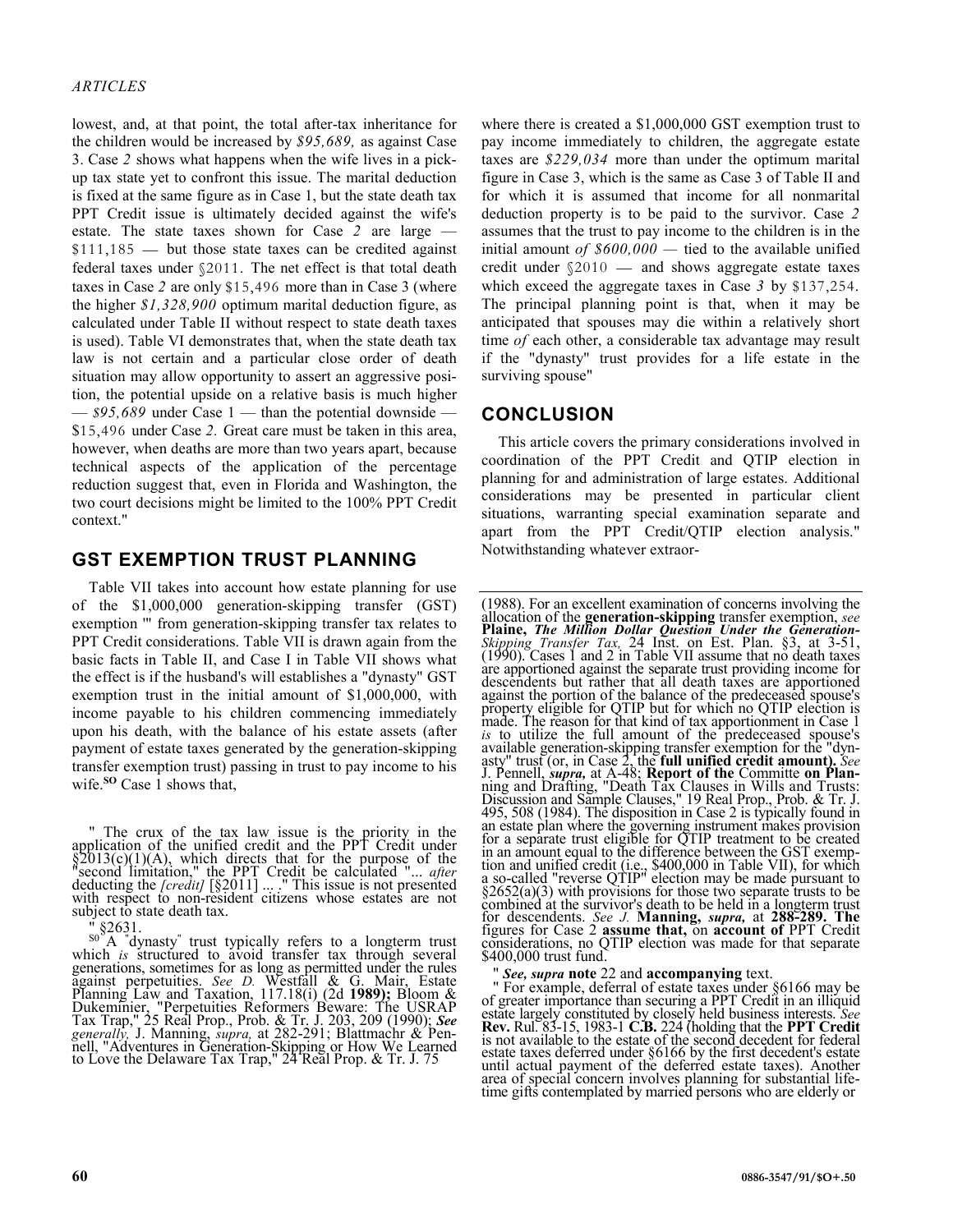dinary circumstances may be present in a given situation, the tax professional must give serious analysis to potential PPT Credit consequences in estate planning

in ill health, **because** under certain circumstances (particularly where a relatively close order of deaths may be anticipated in the near term) there may be an overall tax advantage if a contemplated lifetime gift—charitable or noncharitable—is deferred until after the death of one or both spouses in order that a larger potential PPT Credit may be preserved in the

and administration of estates before decisions regarding marital deduction treatment are made.

survivor's estate. Other special situations may be presented where a PPT Credit may be available to the estate of either spouse on account of recent inheritance from another person (such as a parent), or where the surviving spouse remarries and may make dispositive provisions utilizing marital deduction treatment in favor of his or her new spouse.

#### *APPENDIX*

Where the surviving spouse is granted a life income interest and a power to withdraw the larger of \$5,000 or 5% of trust principal, the combined value of the survivor's life estate and the "5 and 5" power may be computed with reference to the formula for determining a regular single life remainder factor as reflected in Table 8OCNSMT, with some modifications. The modifications, as described below, decrease the actuarial value of the remainder interest, so that the combined value of the life estate and the 5 and 5 power is the difference between that lower actuarial value of the remainder interest and the value of the entire trust fund as finally determined for federal estate tax purposes in the predeceased spouse's estate. This computation method takes into account that, where a 5 and 5 power is present, the value of the life estate is lower than if there were no 5 and 5 power. This is because it is actuarially assumed that the size of the trust corpus is reduced each year by exercise of the 5 and 5 power, thereby lowering the value of each year's income interest. This computation method corresponds with the calculations made by the IRS in PLRs 8830055, 8209054, 8029082, and 7837070 and is to some degree different from (although in principle similar to) the computation method set out in Mulli*gan, supra,* at 30, n. 15. Also instructive in a related context is Rev. Rul. 75-550, 1975-2 C.B. 357 (setting out a calculation of the value of a life estate with allowance for assumed annual trust corpus invasions of \$100,000).

The formula for determining a regular single life remainder factor is as follows:

> **Range xto109**

$$
(1 + Z) \qquad \qquad , (t + 1) \qquad [ (i = \underline{I x + + 1}) = (1..1x^{-1})
$$

`` t . **0 Where:** 

**x . Age of ate tenant** 

**i . Interest Rate loeartnt)** 

**v . 1/(1+i)** 

**Ix . Mower of persons axing at age x as ut forth in Table 80CNSMT** 

Katzenstein, *Applying the Section 7520 Valuation Rules (with Tables),* 4 Prac. Tax Law. 83, 93 (1989). By way of explanation, "i" represents 120% of Feder-al midterm rate. The portion of the formula to the right of the sigma sign must be summed for all ages between the initial age of the life tenant and age 109 (which is the end point of the Lx mortality tables) and then multiplied by " $1 + i/2$ ". The double bracket on the right of the formula represents probability that death may occur in each year of the summation. The denominator where indicated is the initial Lx for the age of the life tenant and remains constant in each year. " $Lx + t$ " denotes increase in Lx every year by one age, beginning with the initial age. "Lx + t + 1" denotes increase in Lx every year, beginning with the age one year older than the initial age. To compute a regular remainder factor without a 5 and 5 withdraw-al right, the remainder factor in each year (starting with the initial age) is computed, the factors are summed up, and the total is multiplied by " $1 + i/2$ ."

Certain modifications are required to compute the remainder factor for a trust over which a 5 and 5 power is granted. The first step is, using the annual regular remainder factor, to multiply that factor each year by the amount remaining in the trust in each year, after the withdrawal. That total is then summed up and multiplied by " $1 + i/2$ ." However, one additional initial modification is required for the first year, because there is an actuarial assumption that the 5 and 5 withdrawal amount will be withdrawn in the middle of the first year. This assumption is carried out by taking the first year's 5 and 5 amount, dividing it by 2, with the resulting quotent then being further divided by "1 + i/2" to represent the amount of the first year withdrawal.

The following tables assume that the husband is the predeceased spouse and the wife is the surviving spouse.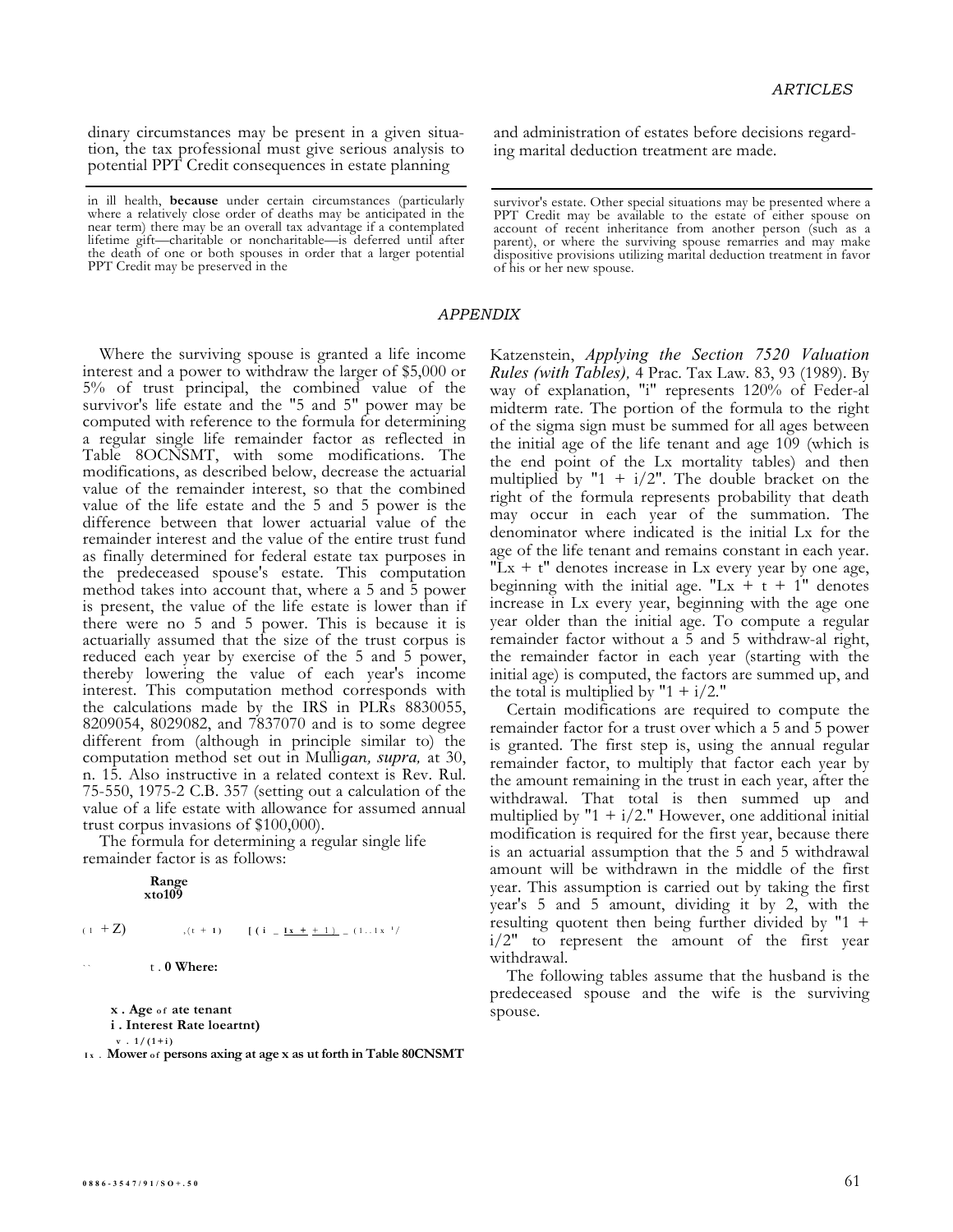|                                                                                                                                                                                                                    | $\pm$ ABLE                                                                                                           |                                                                                                      |                                                                                                        |
|--------------------------------------------------------------------------------------------------------------------------------------------------------------------------------------------------------------------|----------------------------------------------------------------------------------------------------------------------|------------------------------------------------------------------------------------------------------|--------------------------------------------------------------------------------------------------------|
| Husband - Year of Death: 1983                                                                                                                                                                                      | Case 1                                                                                                               | Case 2                                                                                               | Case 3                                                                                                 |
| "Adjusted Gross Estate"<br>Less: OTIP Election<br>Taxable Estate<br>Federal Tax<br>State Tax<br><b>Total Taxes</b><br>Net Assets (other than QTIP Trust)                                                           | 1,400,000<br>(1,125,000)<br>275.000<br>$-()$<br>$-0-$<br>$-0-$<br>275,000                                            | 1,400,000<br>$-0-$<br>1.400.00<br>375,500<br>58,000<br>433,500<br>966,500                            | 1,400,00<br>-0-<br>1.400.00<br>375,500<br>58,000<br>433,500<br>966,500                                 |
| Wife - Year of Death: 1984                                                                                                                                                                                         |                                                                                                                      |                                                                                                      |                                                                                                        |
| Taxable Estate<br>Federal Tax Before PPT Credit<br>Less: PPT Credit<br>Net Federal Tax<br>State Tax<br><b>Total Taxes</b><br>Net Assets<br><b>Total Taxes in Both Estates</b><br>Net Assets in Both Estates        | 2,425,000<br>759,950<br>-0-<br>759,950<br>132,800<br>892,750<br>1,532,250<br>892,750<br>1,807,250<br><b>TABLE II</b> | 1,300,00<br>321,900<br>(150, 421)<br>171,479<br>51,600<br>223,079<br>1,076,92<br>656,579<br>2,043,42 | 1,300,00<br>321,900<br>(186, 653)<br>135,247<br>51,600<br>186,847<br>1,113,15<br>620,347<br>2,079,65   |
| Husband - Year of Death: 1991                                                                                                                                                                                      | Case 1                                                                                                               | Case 2                                                                                               | Case 3                                                                                                 |
| "Adjusted Gross Estate"<br>Less: QTIP Election<br><b>Taxable Estate</b><br>Federal Tax<br>State Tax<br><b>Total Taxes</b><br>Net Assets (other than QTIP Trust)                                                    | 5,000,000<br>(4,400,000)<br>600.000<br>$-0-$<br>$-0-$<br>$-0-$<br>600,000                                            | 5,000,00<br>$-0-$<br>5.000.00<br>1,806,40<br>391,600<br>2,198,00<br>2,802,00<br>$\Omega$             | 5,000,00<br>(1,328,900)<br>3.671.10<br>1,220.91<br>246,194<br>1,467,10<br>2,203,99                     |
| Wife - Year of Death: 1992                                                                                                                                                                                         |                                                                                                                      |                                                                                                      |                                                                                                        |
| Taxable Estate<br>Federal Tax Before PPT Credit<br><b>Less: PPT Credit</b><br>Net Federal Tax<br>State Tax<br><b>Total Taxes</b><br>Net Assets<br><b>Total Taxes in Both Estates</b><br>Net Assets in Both Estates | 5,700,000<br>2,108,200<br>$-0-$<br>2,108,200<br>474,800<br>2.583,000<br>3,117,000<br>2,583,000<br>3,717,000          | 1,300,00<br>225,400<br>(225, 400)<br>$-0-$<br>51,600<br>51.600<br>1,248,40<br>2,249,60<br>4,050,40   | 2,628,90<br>751,974<br>(544, 877)<br>207,097<br>149,343<br>356,440<br>2,272,46<br>1,823,54<br>4,476,45 |
|                                                                                                                                                                                                                    | <b>TABLE III</b>                                                                                                     |                                                                                                      |                                                                                                        |
| Husband - Year of Death: 1991                                                                                                                                                                                      | Case 1                                                                                                               | Case 2                                                                                               | Case 3                                                                                                 |
| "Adjusted Gross Estate"<br>Less: QTIP Election<br><b>Taxable Estate</b><br>Federal Tax<br>State Tax<br><b>Total Taxes</b><br>Net Assets (other than QTIP Trust)                                                    | 5,000,000<br>(1,334,400)<br>3.655.600<br>1,218,458<br>245,622<br>1,464,080<br>2,201,520                              | 5,000,00<br>(3,000,00)<br>2.000.00<br>488,400<br>99,600<br>588,000<br>1,412,00                       | 5,000,00<br>(1,328,900)<br>3.671.10<br>1,220.91<br>246,194<br>1,467,10<br>2,203,99                     |

TABLE I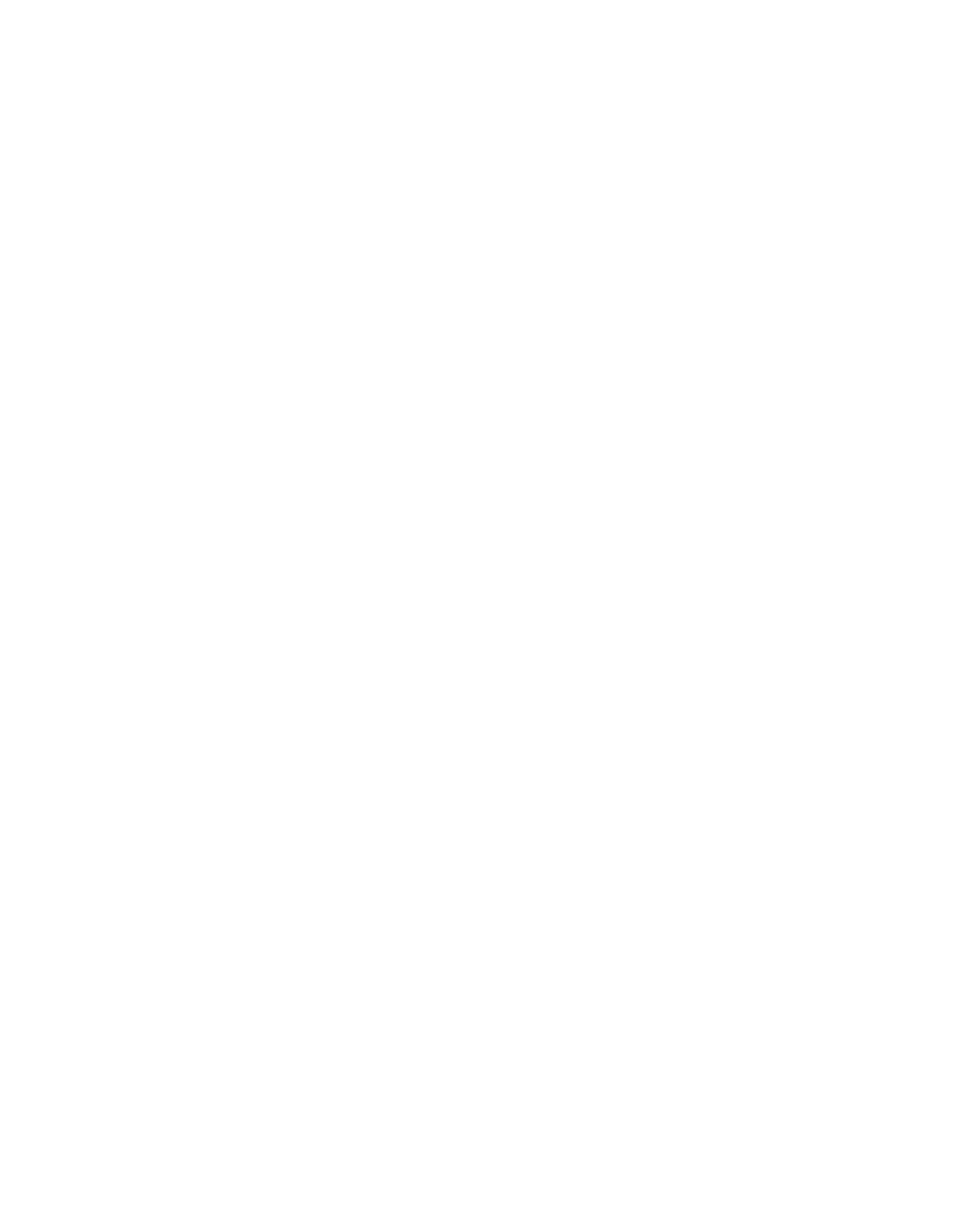| Taxable Estate                | 2,634,400  | 4,300,000  | 2,628,900  |
|-------------------------------|------------|------------|------------|
| Federal Tax Before PPT Credit | 754,405    | 1,499,800  | 751,974    |
| Less: PPT Credit              | (634, 543) | (362, 547) | (634, 566) |
| Net Federal Tax               | 119,862    | 1,137,253  | 117,408    |
| State Tax                     | 149,827    | 313,200    | 149,343    |
| <b>Total Taxes</b>            | 269,689    | 1,450,453  | 266,751    |
| Net Assets                    | 2,364,711  | 2,849,547  | 2,362,149  |
| Total Taxes in Both Estates   | 1,733,769  | 2,038,453  | 1,733,856  |
| Net Assets in Both Estates    | 4,566,231  | 4,261,547  | 4,566,144  |

Wife - Year of Death: 1992

## TABLE IV

| Husband - Year of Death: 1991      | Case 1                | Case 2                | Case 3           |  |
|------------------------------------|-----------------------|-----------------------|------------------|--|
| "Adjusted Gross Estate"            | 5,000,000             | 5,000,000             | 5,000,000        |  |
| Less: QTIP Election                | (1,328,900)           | (1,328,900)           | (1,328,900)      |  |
| Taxable Estate                     | 3,671,100             | 3,671,100             | 3,671,100        |  |
| Federal Tax                        | 1,220,911             | 1,220,911             | 1,220,911        |  |
| State Tax                          | 246,194               | 246,194               | 246,194          |  |
| <b>Total Taxes</b>                 | 1,467,105             | 1,467,105             | 1,467,105        |  |
| Net Assets (other than QTIP Trust) | 2,203,995             | 2,203,995             | 2,203,995        |  |
|                                    |                       |                       |                  |  |
| Wife - Year of Death               | 1994                  | 1998                  | 2002             |  |
| Taxable Estate                     |                       |                       |                  |  |
| Federal Tax Before PPT Credit      | 2,628,900             | 2,628,900             | 2,628,900        |  |
| Less: PPT Credit                   | 748,107<br>(432, 808) | 748,107<br>(216, 404) | 748,107<br>$-0-$ |  |
| Net Federal Tax                    | 315,299               | 531,703               | 748,107          |  |
| State Tax                          | 149,343               | 149,343               | 149,343          |  |
| <b>Total Taxes</b>                 | 464,642               | 681,046               | 897,450          |  |
| Net Assets                         | 2,164,258             | 1,947,854             | 1,731,450        |  |
| Total Taxes in Both Estates        | 1,931,747             | 2,148,151             | 2,364,555        |  |
| Net Assets in Both Estates         | 4,368,253             | 4,151,849             | 3,935,445        |  |
|                                    |                       |                       |                  |  |
|                                    |                       |                       |                  |  |
|                                    | <b>TABLE V</b>        |                       |                  |  |
| Husband - Year of Death: 1991      | Case 1                | Case 2                | Case 3           |  |
| "Adjusted Gross Estate"            | 5,000,000             | 5,000,000             | 5,000,000        |  |
| Less: QTIP Election                | (3,000,000)           | (3,000,000)           | (3,000,000)      |  |
| Taxable Estate                     | 2,000,000             | 2,000,000             | 2,000,000        |  |
| Federal Tax                        | 488,400               | 488,400               | 488,400          |  |
| State Tax                          | 99,600                | 99,600                | 99,600           |  |
| <b>Total Taxes</b>                 | 588,000               | 588,000               | 588,000          |  |
| Net Assets (other than QTIP Trust) | 1,412,000             | 1,412,000             | 1,412,000        |  |
|                                    |                       |                       |                  |  |
| Wife - Year of Death               | 1992                  | 1998                  | 2002             |  |
| Taxable Estate                     | 4,300,000             | 4,300,000             | 4,300,000        |  |
| Federal Tax Before PPT Credit      | 1,499,800             | 1,419,800             | 1,419,800        |  |
| Less: PPT Credit                   | (305, 563)            | (122, 225)            | $-0-$            |  |
| Net Federal Tax                    | 1,914,237             | 1,297,575             | 1,419,800        |  |
| State Tax                          | 313,200               | 313,200               | 313,200          |  |
| <b>Total Taxes</b>                 | 1,507,437             | 1,610,775             | 1,733,000        |  |
| Net Assets                         | 2,792,563             | 2,689,225             | 2,567,000        |  |
| Total Taxes in Both Estates        | 2,095,437             | 2,198,775             | 2,321,000        |  |
| Net Assets in Both Estates         | 4,204,563             | 4,101,225             | 3,979,000        |  |
|                                    |                       |                       |                  |  |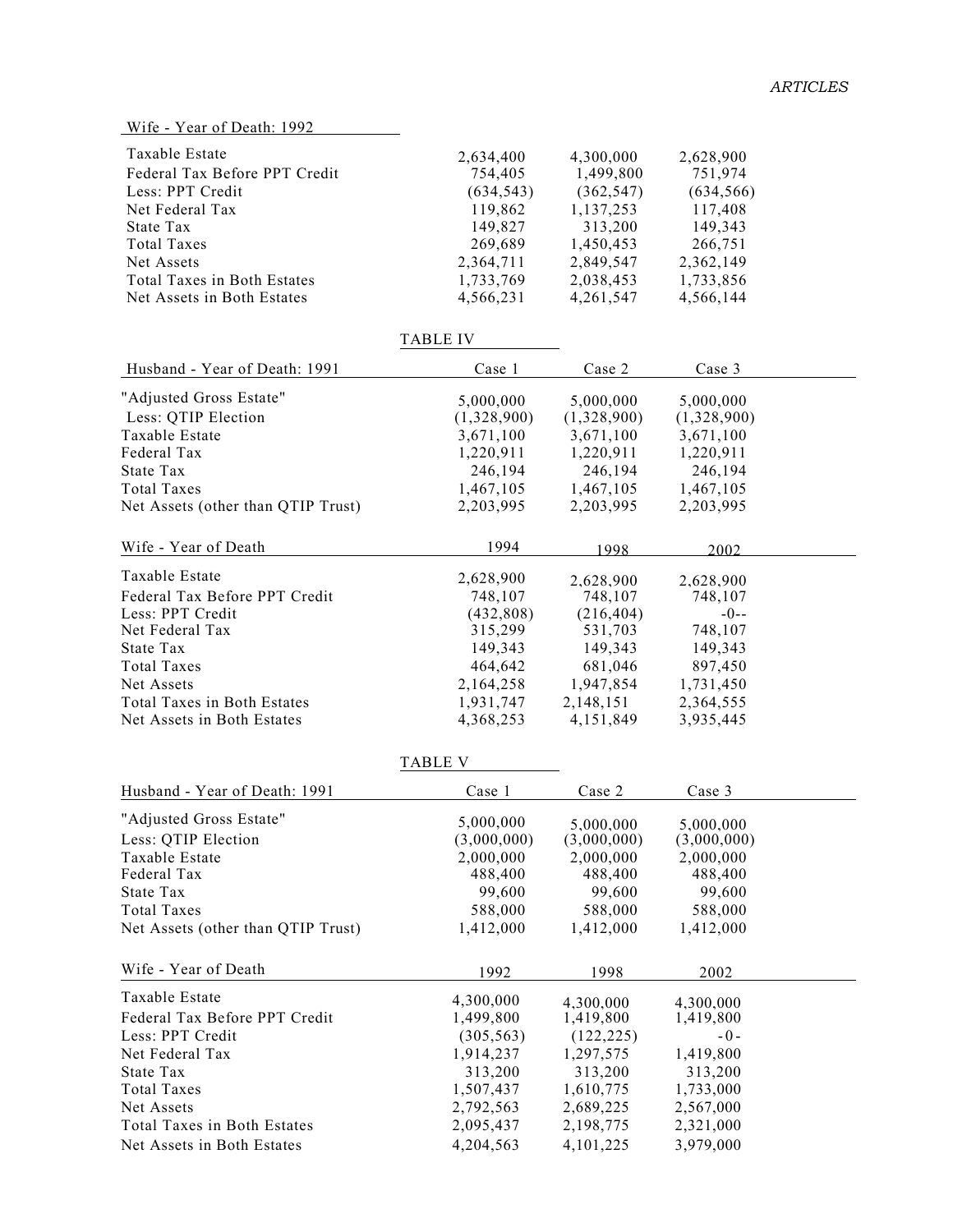**0886-3547/91/\$0+.50 63**